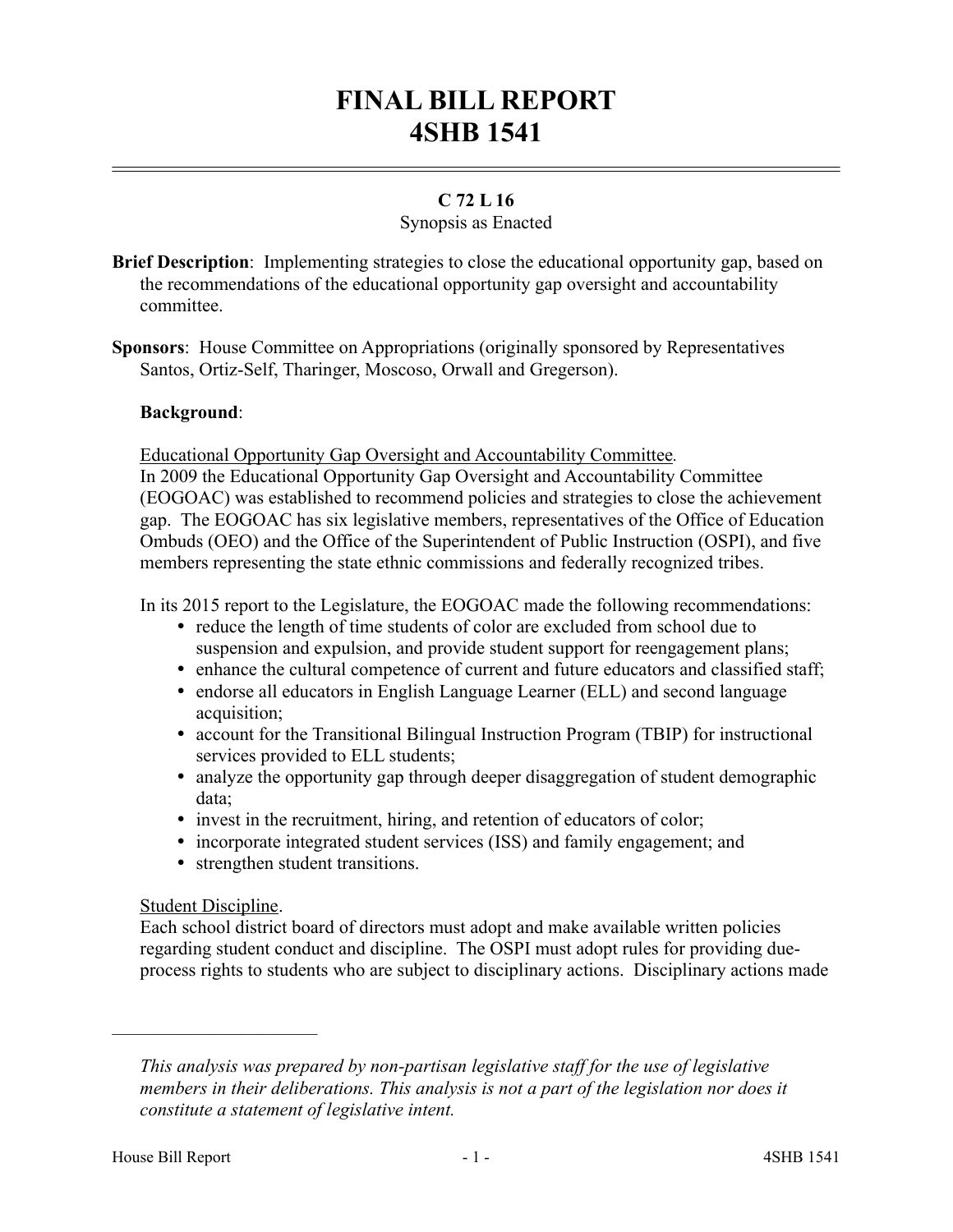at the discretion of the school district must be in compliance with district policies and state laws and rules. Long-term suspension is defined as more than 10 days.

In 2013 made following changes were made to the laws regarding student discipline:

- required collection of disaggregated data through the student data system on nine categories of student behavior, seven categories of interventions, and the number of days of suspension or expulsion;
- required a Student Discipline Task Force to be convened by the OSPI to develop standard definitions for the data collected at the discretion of the school districts;
- prohibited indefinite suspensions or expulsions and required an end date of no more than one year, with a petition process to exceed the one-year limitation for reasons of public health or safety; and
- required districts to create an individualized reengagement plan for students returning to their school program.

# Cultural Competence.

The Professional Educator Standards Board (PESB) must incorporate standards for cultural competence into each level of teacher certification. Cultural competence is defined as: (1) knowledge of students' cultural histories and contexts; (2) knowledge and skills in accessing community resources and community and parent outreach; and (3) skills in adapting instruction to students' experiences and identifying cultural contexts for individual students.

Application of knowledge about students' cultural development and a commitment to closing the achievement gap are among the criteria for evaluating teacher and principal performance under revised evaluation systems. The OSPI must design a professional development program to support implementation of the revised evaluation systems.

# English Language Learner Instruction and Accountability.

The state allocates additional funding for the TBIP to provide additional support for ELL students to gain English language proficiency.

Under federal accountability rules, states and school districts must report the following data on ELL instruction programs:

- students making progress in learning English;
- students attaining language proficiency and exiting the TBIP; and
- student performance on state academic assessments.

# Disaggregated Data*.*

The OSPI collects student data on race and ethnicity through the statewide student data system. The data system contains 57 different racial subcategories and nine ethnic subcategories, but school districts are not required to report at this level of disaggregation. The K-12 Data Governance Group oversees data collection protocols and standards, and provides guidance for school districts.

Federal race and ethnicity reporting guidelines require, at a minimum, reporting of student race as White, African American/Black, Asian, American Indian/Alaskan Native, Native Hawaiian/Pacific Islander, and then a separate reporting of ethnicity as Hispanic or non-Hispanic. The 2015 Legislature required that, starting no later than the 2016-17 school year,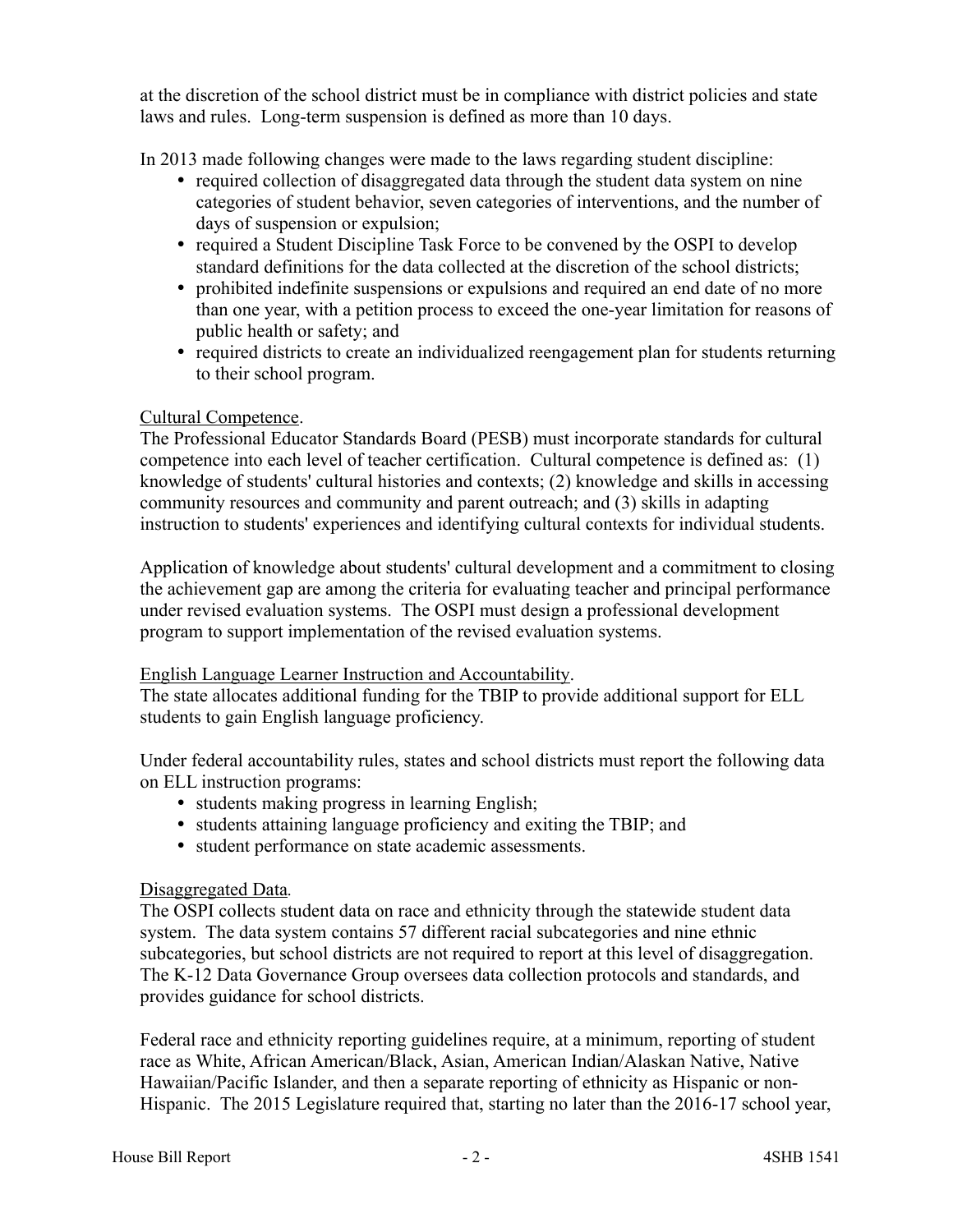data on students from military families must be collected according to the these federal guidelines, with the following additions:

- further disaggregation of the African American/Black category and Asian category;
- further disaggregation of the White category to include Eastern European nationalities with significant populations in Washington; and
- reporting of students by their discrete racial categories if they report as multi-racial.

During the 2010-11 school year, the OSPI reduced the number of students that must be in a subgroup before data on the subgroup may be publically displayed from 30 to 20. The United States Department of Education (ED) reported, in 2012, that some states are reporting data for subgroups as small as five students.

#### Recruitment and Retention*.*

About 5 percent of teachers leave the workforce each year. The Recruiting Washington Teachers program was established in 2007 to recruit and provide training and support for high school students to enter the teaching profession, especially in teacher shortage areas and among underrepresented groups and multilingual, multicultural students.

The demographics of the student population in Washington public schools has changed over the past decade to include more students of color. The demographics of educators has not changed at the same rate as that of students.

## Transitions*.*

The Early Achievers (EA) program is the quality rating and improvement system for the early care and education system in Washington. The EA program establishes a common set of expectations and standards that define, measure, and improve the quality of early learning and care settings, including licensed or certified child care facilities and early learning programs serving nonschool-age children and receiving state funds. As of August 2015, 2,746 licensed providers are participating in the EA program.

# Integrated Student Supports and Family Engagement*.*

Integrated student supports is an educational reform that is being implemented across the country. The ISS model is a school-based approach that promotes the academic success of at-risk students by coordinating academic and nonacademic supports to reduce barriers to success. These academic and nonacademic resources include: tutoring and mentoring; physical and mental health care; and connecting families to parent education, family counseling, food banks, and employment assistance. Studies suggest that providing ISS can impact students' academic achievement and behavior.

#### Center for the Improvement of Student Learning*.*

The Center for the Improvement of Student Learning (CISL), housed at the OSPI, serves as a clearinghouse for information, promising practices, and research that promotes and supports effective learning environments for all students, especially those in underserved communities. The duties of the CISL are contingent on funds appropriated for the purpose.

#### Learning Assistance Program.

The Learning Assistance Program (LAP) provides instructional support for students who are performing below grade level in reading, writing, and mathematics. School districts must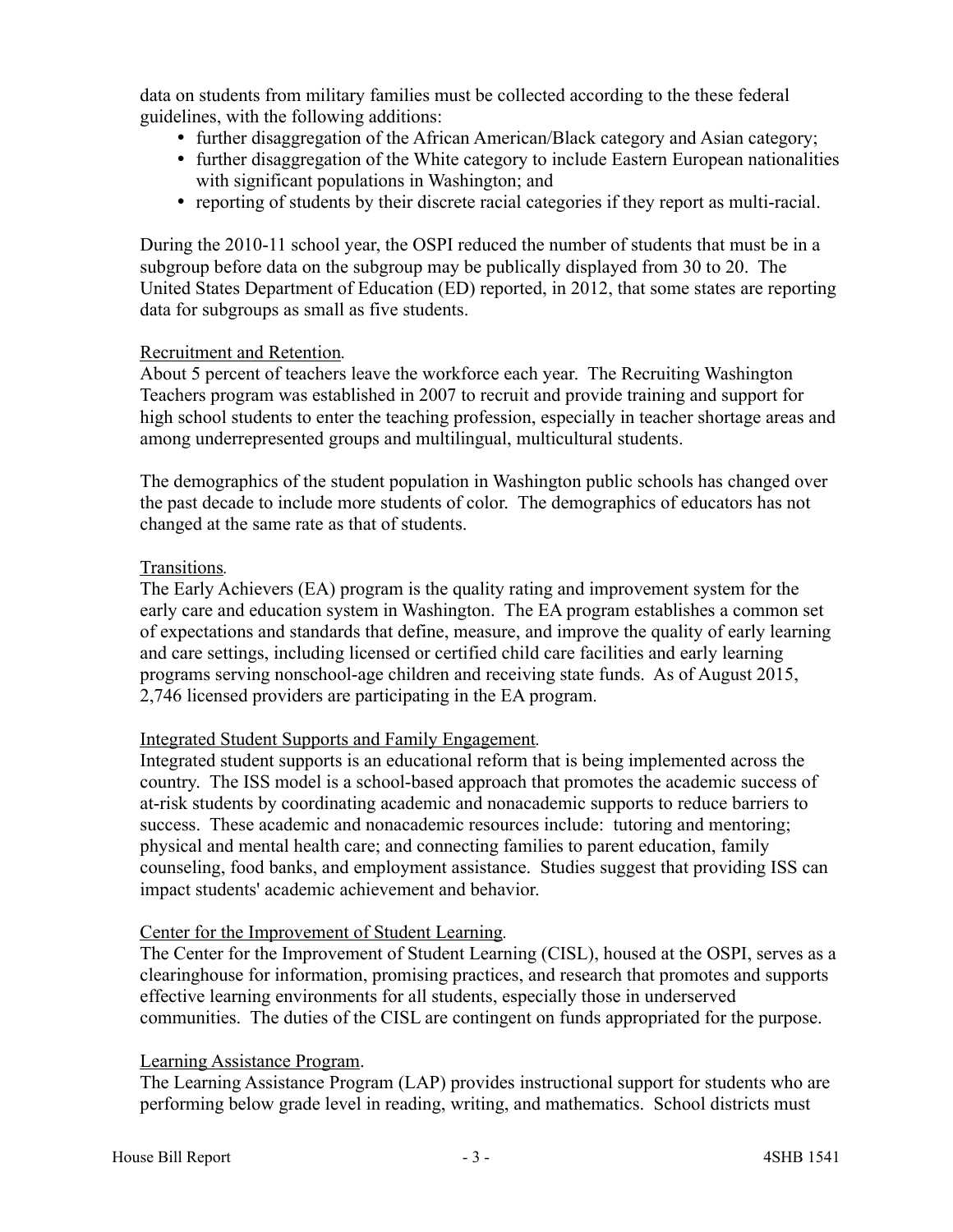submit an annual plan that identifies the activities to be conducted and the expenditure of funds under the LAP. The plan is required to have a number of specified elements and must be approved by the OSPI.

## **Summary**:

## Student Discipline*.*

*Opportunity to Receive Educational Services*. School districts may not suspend the provision of educational services to a student as a disciplinary action, whether discretionary or nondiscretionary. Students may be excluded from classrooms or instructional or activity areas for the period of suspension or expulsion, but districts must provide students with an opportunity to receive educational services during that time.

If educational services are provided in an alternate setting, the alternate setting should be comparable, equitable, and appropriate to the regular education services a student would have received without the exclusionary discipline.

*Limits.* School districts may not use long-term suspension or expulsion as a form of discretionary discipline. "Discretionary discipline" means a disciplinary action taken by a district for student behavior that violates the rules of student conduct, except for actions taken in response to:

- a violation of the prohibition against firearms on school premises, transportation, or facilities;
- certain violent offenses, sex offenses, offenses related to liquor, controlled substances, and toxic inhalants, and certain crimes related to firearms, assault, kidnapping, harassment, and arson;
- two or more violations within a three-year period of criminal gang intimidation or other gang activity on school grounds, possessing dangerous weapons on school facilities, willfully disobeying school administrators or refusing to leave public property, or defacing or injuring school property; or
- behavior that adversely impacts the health or safety of other students or educational staff.

Except for violation of the prohibition against firearms on school premises, districts should consider alternative actions before using long-term suspension or expulsion for any of the violations listed above.

Possession of a telecommunication device and violation of dress and grooming codes are removed from the list of discretionary violations that, if performed two or more times within a three-year period, may result in long-term suspension or expulsion.

Where disciplinary action involves a suspension or expulsion for more than 10 days, the end date must be no more than the length of an academic term, as defined by the school district, rather than one year, from the time of the disciplinary action.

*Reengagement.* After a student is suspended or expelled, the district must, rather than should, convene a reengagement meeting with the student and family. Families must have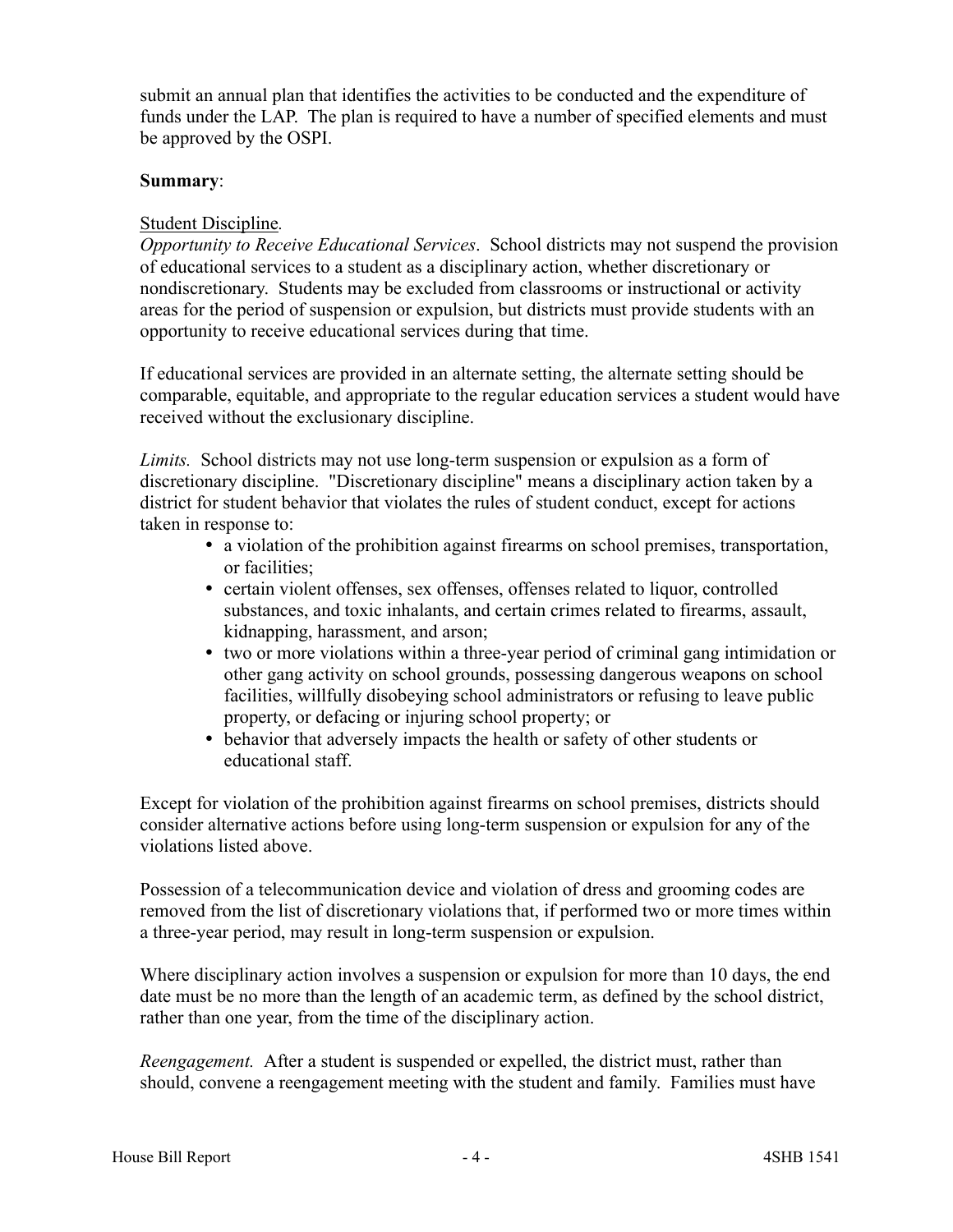access to, provide meaningful input on, and have the opportunity to participate in a culturally sensitive and culturally responsive reengagement plan.

*Discipline Policies and Procedures.* The Washington State School Directors' Association (WSSDA) must create and publicly post model school district discipline policies and procedures by December 1, 2016, and update the policies as necessary. The districts must adopt and enforce discipline policies and procedures consistent with the WSSDA model policy by the beginning of the 2017-18 school year and annually disseminate these policies to the community. Districts must use disaggregated student-level data to monitor the impact of the school district's discipline policies and procedures. Districts must, in consultation with school district staff, students, families, and the community, periodically review and update their discipline rules, policies, and procedures.

The OSPI must develop a training program to support the implementation of discipline policies and procedures, as specified. Districts are strongly encouraged to train school and district staff on the discipline policies and procedures.

*Civil Liability*. Neither the requirement that school districts provide students with the opportunity to received education services nor the limitation on imposing long-term suspension or expulsion as a form of disciplinary action create any civil liability for districts or create a new cause of action or theory of negligence against a school board, district, or the state.

*Other provisions.* Tribal representatives are added to the membership of the Student Discipline Task Force.

The Education Research and Data Center (ERDC) must prepare a regular report on the educational and workforce outcomes of youth in the juvenile justice system. To enable this data collection, certain research data held by the Administrative Office of the Courts may be shared with the ERDC. The Department of Social and Health Services is added to the list of agencies that must work with the ERDC.

# Cultural Competence.

Professional development programs to support teacher and principal evaluation systems must be aligned to cultural competence standards, focus on multicultural education and principals of English language acquisition, and include best practices to implement the tribal history and culture curriculum.

Cultural competency training must be developed by the OSPI for administrators and school staff, and by the WSSDA for school board directors and superintendents.

Required Action Districts, districts with schools that receive the federal School Improvement Grant, and districts with schools identified by the Superintendent of Public Instruction as priority or focus are strongly encouraged to provide cultural competence professional development and training.

English Language Learner Instruction and Accountability.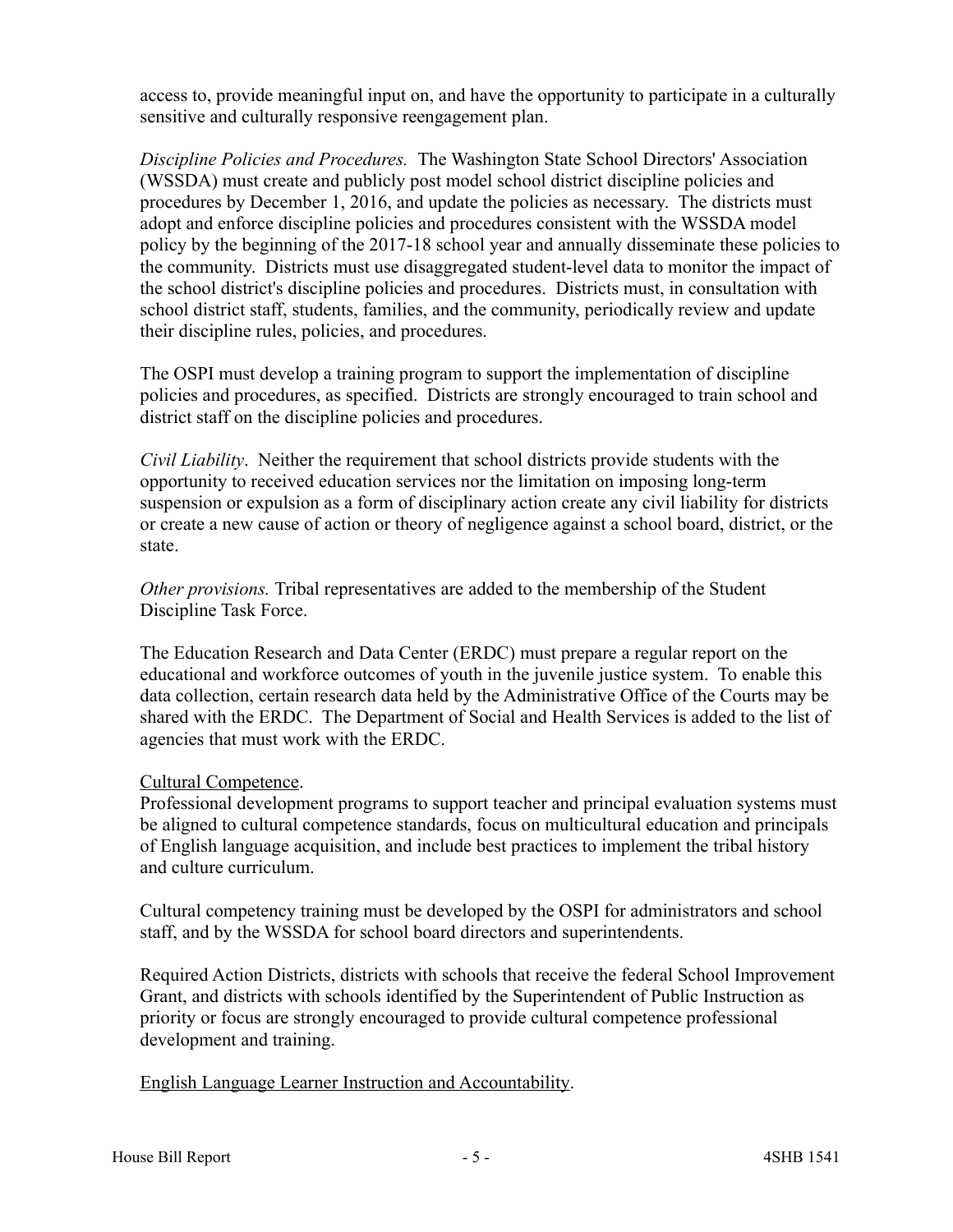All classroom teachers in the TBIP must hold an endorsement in bilingual education or ELL by the 2019-20 school year.

At the beginning of each school year, the OSPI must identify schools in the top 5 percent of schools with the highest percent growth in ELL students during the previous two years and strongly encourage districts with identified schools to provide cultural competence professional development and training.

The Legislature is no longer required to approve and fund the TBIP evaluations before the program can be implemented. Subject to funding, the OSPI must provide districts with assistance and support related to the TBIP.

## Disaggregated Data.

The OSPI must collect, and school districts must submit, student data using federal race and ethnicity reporting guidelines, including subracial and subethnic categories, with the following additions:

- further disaggregation of the African American/Black category and Asian category;
- further disaggregation of the White category to include Eastern European nationalities with significant populations in Washington; and
- reporting of students by their discrete racial categories if they report as multi-racial.

This data must be collected beginning in the 2017-18 school year for students who newly enroll, transfer, or change schools within a district. The K-12 Data Governance Group must develop protocols and guidance for this data collection, and the OSPI must incorporate training on best practices for collecting data on racial and ethnic categories into other datarelated training. The OSPI must convene a task force to review the ED guidelines to clarify why collection of race and ethnicity data is important and how students and families can help administrators properly identify them.

Subject to funding, the OSPI must convene a task force to review the federal race and ethnicity reporting guidelines and develop race and ethnicity guidance for the state. The content of the guidance is specified.

By August 1, 2016, and in cooperation with certain state entities, the OSPI must adopt a rule that the only student data that should not be reported for public reporting and accountability are data where the school or district has fewer than 10 students in a grade level or student subgroup.

#### Recruitment and Retention*.*

The OSPI must, to the extent data are available, post on the Internet the percentage of classroom teachers per school district and per school, and the average length of service of these teachers, disaggregated by race and ethnicity as described for student-level data.

#### Transitions.

The Department of Early Learning (DEL) must collaborate with the OSPI to create a community information and involvement plan to inform home-based, tribal, and family early learning providers of the EA program.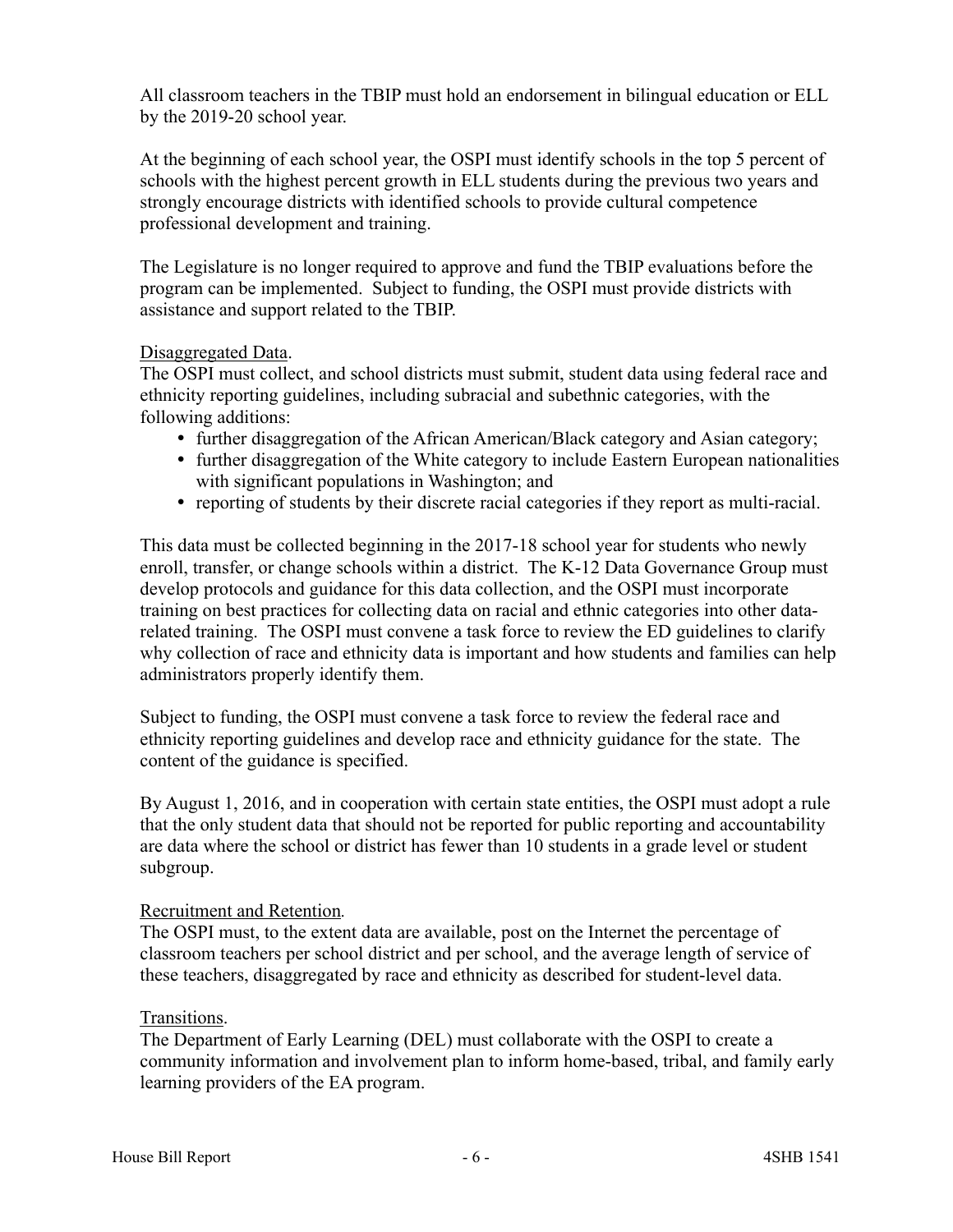Integrated Student Services and Family Engagement.

Subject to funding, the Washington ISS Protocol (WISSP) is established at the CISL within the OSPI. The purposes of the WISSP include:

- supporting a school-based approach to promoting the success of all students by coordinating academic and nonacademic supports to reduce barriers to academic achievement and educational attainment;
- fulfilling a vision of public education where educators focus on education, students focus on learning, and auxiliary supports enable teaching and learning to occur unimpeded;
- encouraging the creation, expansion, and quality improvement of community-based supports that can be integrated into the academic environment of schools and school districts;
- increasing public awareness of the evidence showing that academic outcomes are a result of both academic and nonacademic factors; and
- supporting statewide and local organizations in their efforts to provide leadership, coordination, technical assistance, professional development, and advocacy to implement high-quality, evidence-based, student-centered, coordinated approaches throughout the state.

A framework is provided for the WISSP, including needs assessments, integration and coordination, community partnerships, and a requirement that the WISSP be data driven. The framework must facilitate the ability of any academic or nonacademic provider to support the needs of at-risk students, including: out-of-school providers, social workers, mental health counselors, physicians, dentists, speech therapists, and audiologists.

Subject to funding, the OSPI must create a work group to determine how to best implement the framework and report to the Legislature by October 1, 2016 and 2017.

# Learning Assistance Program.

The requirement that expenditure of funds from the LAP be consistent with certain academic achievement and accountability provisions is removed. The school board, rather than the OSPI, must approve in an open meeting the community-based organization or local agency before LAP funds may be expended.

# **Votes on Final Passage:**

| 2015 Regular Session        |  |  |                               |
|-----------------------------|--|--|-------------------------------|
| House 53 45                 |  |  |                               |
| 2015 Second Special Session |  |  |                               |
| House 53 43                 |  |  |                               |
| 2015 Third Special Session  |  |  |                               |
| House 54 44                 |  |  |                               |
| 2016 Regular Session        |  |  |                               |
| House 50 47                 |  |  |                               |
|                             |  |  | Senate 38 10 (Senate amended) |
|                             |  |  |                               |